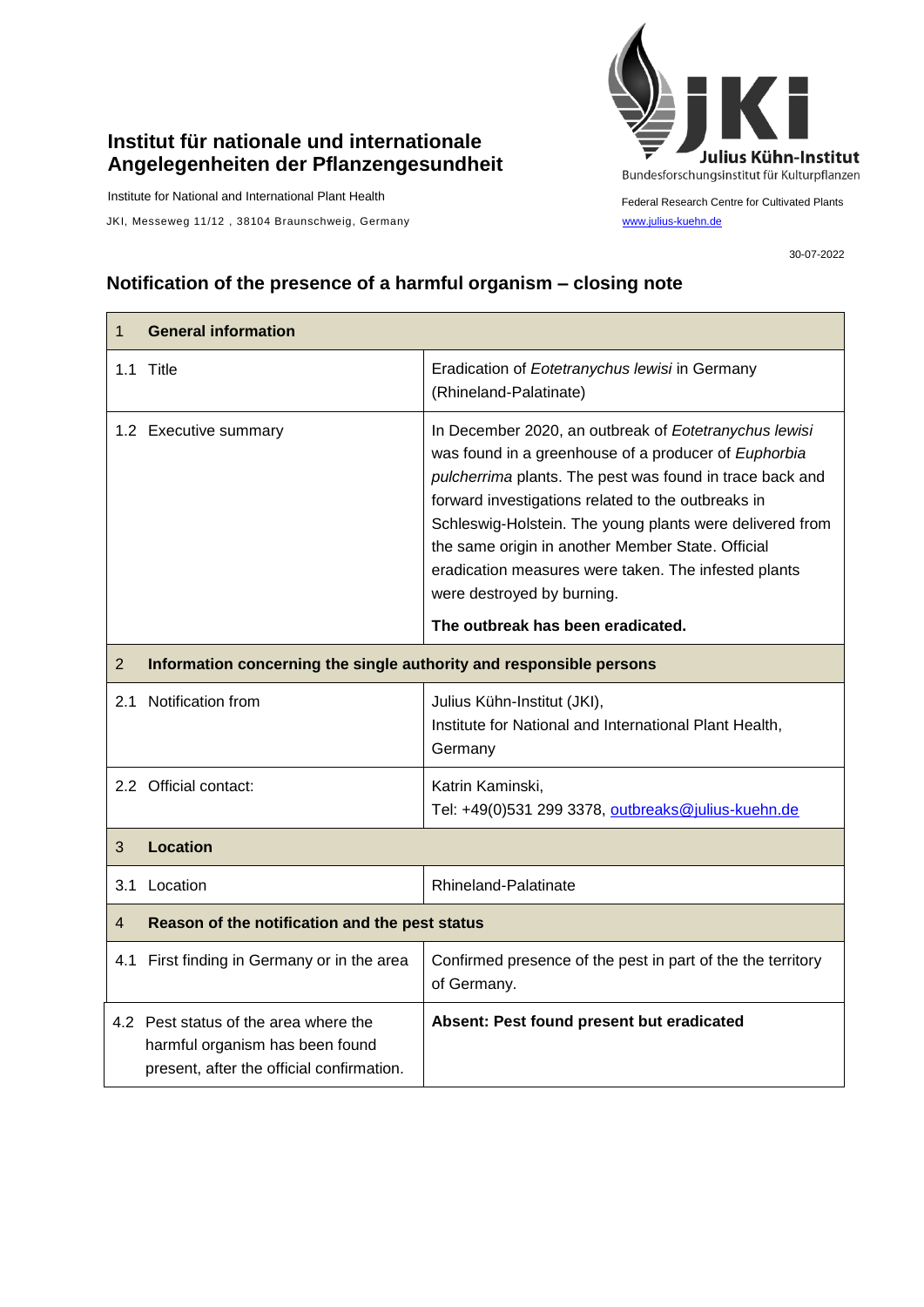|     | 4.3 Pest status in Germany before the<br>official confirmation of the presence, or<br>suspected presence, of the harmful<br>organism. | Transient: actionable, under eradication                                                                                                                                                                      |  |
|-----|---------------------------------------------------------------------------------------------------------------------------------------|---------------------------------------------------------------------------------------------------------------------------------------------------------------------------------------------------------------|--|
|     | 4.4 Pest status in Germany after the<br>official confirmation of the presence of<br>the harmful organism.                             | <b>Absent: Pest eradicated</b>                                                                                                                                                                                |  |
| 5   | Finding, sampling, testing and confirmation of the harmful organism                                                                   |                                                                                                                                                                                                               |  |
| 5.1 | How the presence or appearance of<br>the harmful organism was found.                                                                  | Trace back and forward inspection related to the specific<br>presence of the pest concerned.                                                                                                                  |  |
|     | 5.2 Date of finding:                                                                                                                  | 25-11-2020                                                                                                                                                                                                    |  |
|     | 5.3 Sampling for laboratory analysis.                                                                                                 | 25-11-2020                                                                                                                                                                                                    |  |
|     | 5.4 Name and address of the Laboratory                                                                                                | Landesamt für Ländliche Entwicklung, Landwirtschaft und<br>Flurneuordnung<br>Referat 43 - Saatenanerkennung, Phytopathologie<br>Müllroser Chaussee 54<br>15326 Frankfurt (Oder)<br>Germany                    |  |
|     | 5.5 Diagnostic method                                                                                                                 | According to peer reviewed protocols.                                                                                                                                                                         |  |
|     | 5.6 Date of official confirmation of the<br>harmful organism's identity.                                                              | 09-12-2020                                                                                                                                                                                                    |  |
| 6   | Infested area, and the severity and source of the outbreak in that area                                                               |                                                                                                                                                                                                               |  |
| 6.1 | Characteristics of the infested area<br>and its vicinity.                                                                             | Physically closed conditions: greenhouse<br>Plant to be (re)planted or reproduced.                                                                                                                            |  |
|     | 6.2 Host plants in the infested area and its<br>vicinity                                                                              | Euphorbia pulcherrima                                                                                                                                                                                         |  |
|     | 6.3 Infested plant(s), plant product(s) and<br>other object(s).                                                                       | Euphorbia pulcherrima (50000 pce)                                                                                                                                                                             |  |
|     | 6.4 Source of the outbreak                                                                                                            | The outbreak was found in trace-back and forward<br>investigations related to the outbreaks in Schleswig-<br>Holstein. The young plants were delivered from the same<br>origin in another Member State.       |  |
| 7   | <b>Official phytosanitary measures</b>                                                                                                |                                                                                                                                                                                                               |  |
| 7.1 | Adoption of official phytosanitary<br>measures.                                                                                       | Official phytosanitary measures have been taken. No<br>demarcated area established.<br>All greenhouses with plants from the same delivered lot<br>were blocked. After the confirmation of the pest all plants |  |